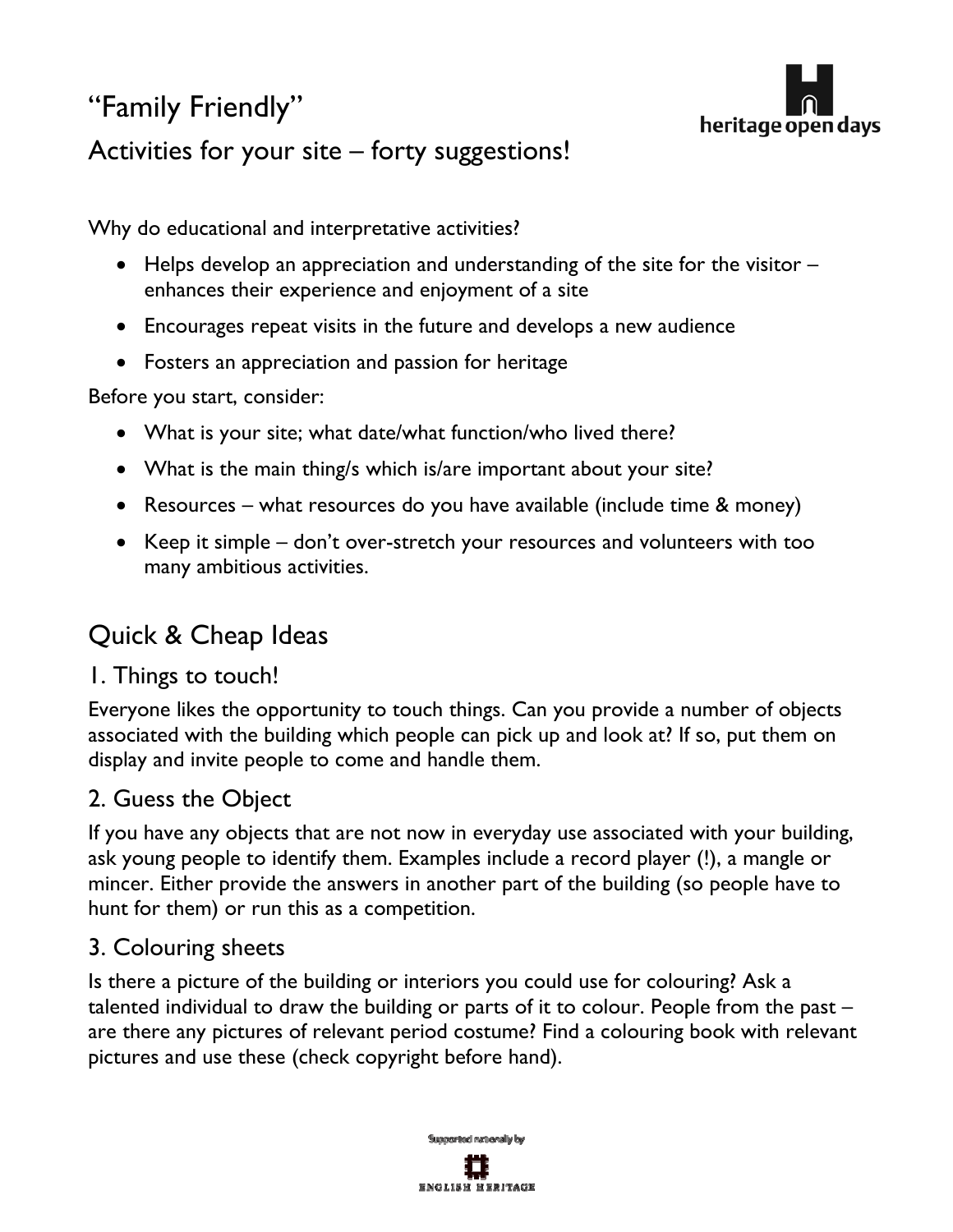

# 4. Colouring Competition

Provide a picture/s for young people to colour. Alternatively, ask them to draw a part of your building or a specific object.

## 5. Crayon Rubbing

Like brass rubbing but using crayons. Warning: Experiment with suitable paper and suitable 'items' to rub first!

## 6. Stencils

Buy a pre-prepared relevant stencil pack for children to trace around and then colour in. Create your own stencils by using thick card and cutting out images from this.

## 7. Quiz Sheets

Use the examples listed to provide inspiration for a quiz sheet about your site.

#### 8. Word Search

Use the examples listed to provide inspiration for a word search.

#### 9. Produce a jigsaw

Take some photographs of the building or of an interior or feature. Blow this up and mount on cardboard. Cut up into a jigsaw, which can be reassembled time and time again!

#### 10. 'I' Spy

Provide pictures of objects or locations which have to be found (you could provide these on one sheet). Alternatively provide a sheet with prefixed letters and clues e.g. 'S\_\_\_\_\_\_\_\_\_\_ '(9 letters) Helps people get to the first floor.

#### 11. Storytelling

Do you have the skills to tell a gripping story about your building or the people that lived there?

#### 12. Children's Tour

Any tour which involves ghosts or spine tingling stories, are usually successful, but it is quite difficult to achieve and keep a captive audience!

#### 13. Traditional Games

Provide a number of traditional games for your site, based on the date when the building was constructed. Ensure you have adequate space for this and that you provide

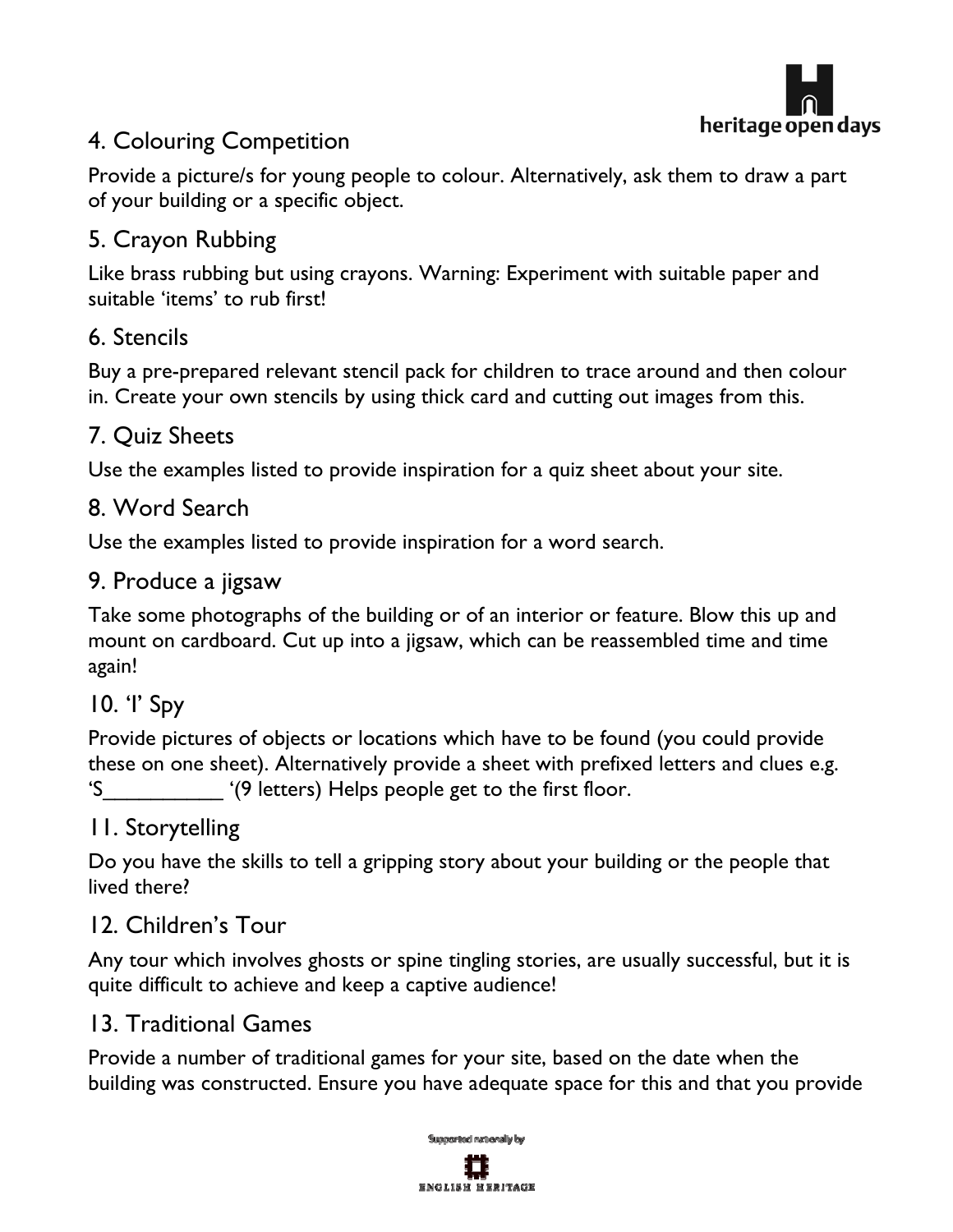

instructions e.g. type these up and then laminate them. Examples include: skipping, hop scotch, marbles, snap, Happy Families etc

# 14. Face Painting

Face Paints can be bought from many arts and crafts shops. If you have a talented artist, does your site provide inspiration for face painting? Perhaps if you have any paintings or carvings of birds or animals you can recreate these. Some artistic licence may be required – did your property ever see dances taking place? If so, offer face painted masks … A word of caution – some children have allergies to oil based face paints – so do check with a parent first!

## 15. Poetry Competition

A type of poem growing in popularity at the moment is Haiku poetry – a Japanese 3 line poem, each line following a set pattern: Line 1 is 5 syllables, Line 2, 7 and Line 3 is 5. An example could be: Line 1: Beautiful Windows, Line 2: Red, Yellow, Blue and Green Glass Line 3: I will remember. Provide some examples and then ask young people to create their own poems – either using the Haiku format, or perhaps completing a limerick with the starting line 'There once was a building (site) I went to…'

#### 16. Then & Now

This exercise asks people to compare what people had in the past (perhaps dated to the age of the building if appropriate) with what people have now. This can be done in sentence format or in pictures for the very young. Some examples include : Then: Horse & Cart Now: Cars & Trucks. Then: Slate & Chalk Now: Computers.

# More time consuming (but still cheap!) ideas

## 17. Site Appropriate 'Fill-in's'

These are based on specific site activities where there is an association with a particular period or culture e.g. Design Your Own Coat of Arms (medieval sites), spell your name on a Cartouche (Egyptian Hieroglyphs etc). A template would need to be produced along with the appropriate examples or alphabets. Another idea is based around any people who may have lived in the building or pictures of people displayed inside – provide the outline for a 'Wanted' poster.

## 18. Crossword

Slightly more work than a word search or quiz but just as straightforward.

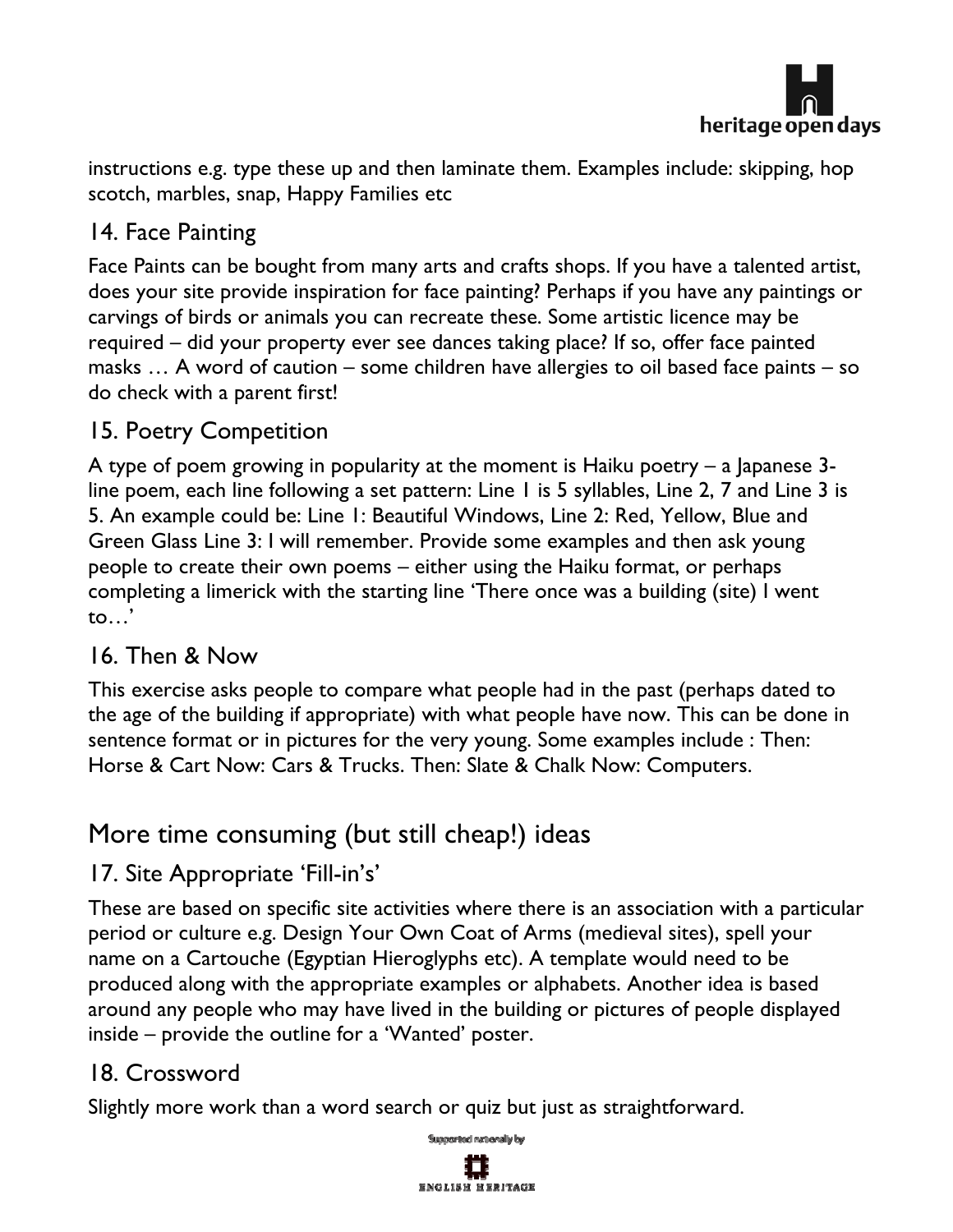

# 19. Feature Hunt

If the building has a number of different patterns, reproduce these on a sheet with a checklist, which can be ticked off when each is identified. Alternatively, provide pictures of certain pictures to find e.g. window, door, hinge, ceiling design, floor pattern etc.

#### 20. Star Hunt

Place a number of large brightly coloured numbered stars around the building/location. Provide an identification sheet, which can be filled in as each star is discovered, until the sheet is complete. Can you provide a prize for completed sheets?

#### 21. Treasure Hunt

Similar to above, but clues must be provided which lead to the next star in a certain order. To avoid cheating, at the star provide a question about the room or object, which the star is next to so each has to be visited in turn. Again, provide a prize.

## 22. Estate Agents Description

Ask older children to provide written descriptions for each room open based on how an estate agent would describe it. You may need to provide an example along with some choice words e.g. period property  $=$  very old! For this it would be best to provide a pre-printed sheet with boxes for each of the rooms the young people can describe. This could be run as a competition.

#### 23. Graffiti Board

This involves providing a large board for people to write comments on or to stick to. The board could be thick cardboard which can either be written directly onto, or 'Post-It' notes can be stuck to. The latter option is probably better since 'Post-It's' can be removed easily if need be! Provide open questions on the boards and let people write their answers on 'Post-It's' which can be stuck under the appropriate question. A main title could be 'Tell us what you think …' and then there could be several subtitles e.g. 'About our building', 'About Heritage Open Days'. The 'Post-It's' could be colour-coded as well so that 'yellow' are positive points and 'blue' are negative points.

#### 24. Large story boards to fill in

Produce a story about the history of the building or an associated person on a large board. Take out ten or so key words and replace with blank spaces. Reproduce these 'missing' words on card which fits the gaps and stick Velcro pads on the gaps and on the back of the individual words so people can fill in the gaps. Ask people to complete the story. You may need to provide a sheet asking people to take the words down ready for the next family.

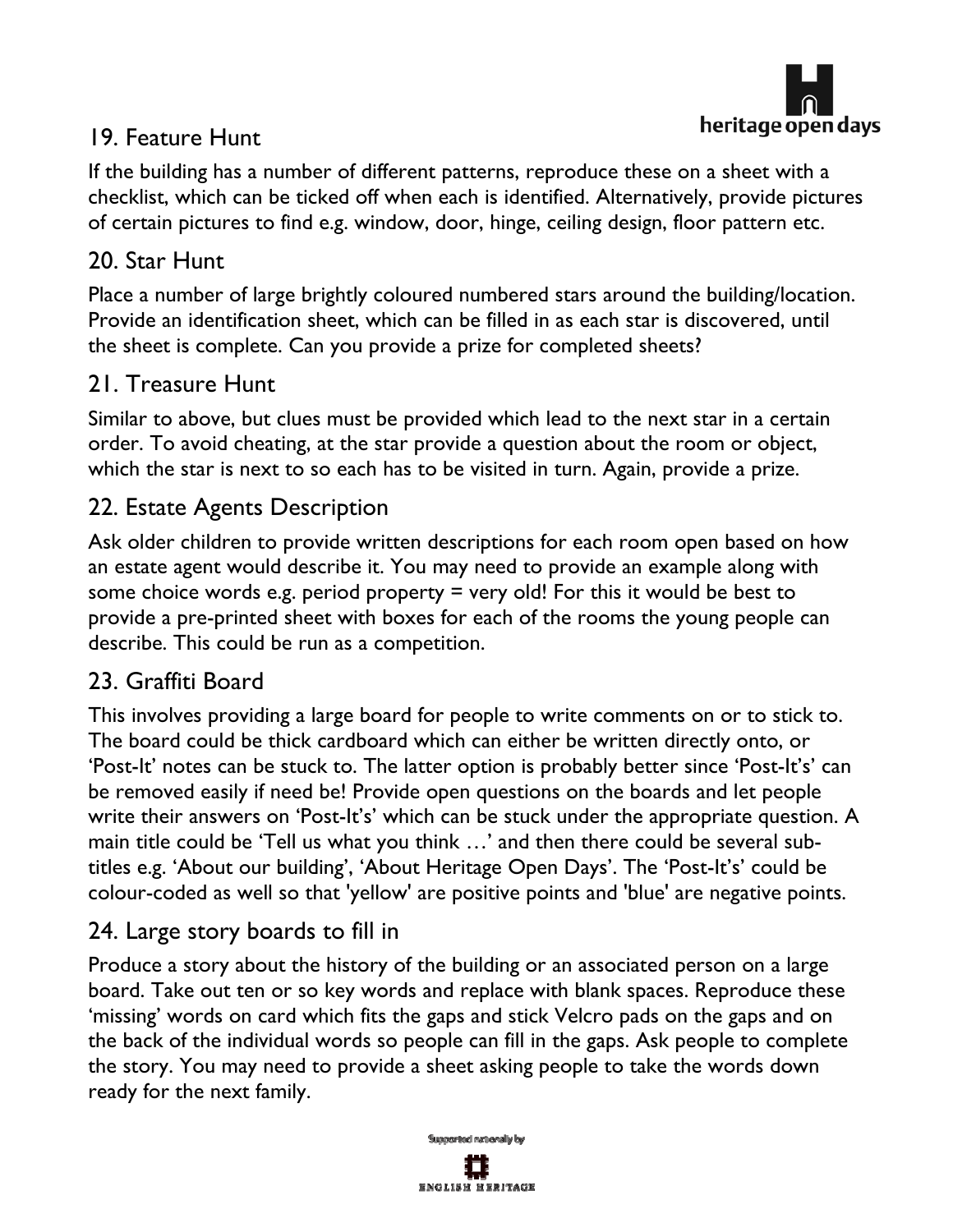

# 25. Time Trail

Similar to the above idea but producing sentences concerned with the building and events through time. Ask people to put them in order.

# 26. It's all Greek (Latin) to me

If the site has a Roman or Greek association provide an opportunity to learn some Latin! Provide pictures of some basic words (e.g. dog, boy, chariot etc) and ask people to match the Latin word to the picture. You may need to provide hints. There are simple Latin storybooks to buy, but they may cost more than £10.00.

## 27. Using maps of the local area

Obtain a number of maps showing the local area and ask people to mark on key features on each e.g. historic features, where they live etc

# 28. Creating a 3-D model

Using the principles applied to make a cube from one piece of paper, can you reproduce a 'flat pack' version of your building for families to cut and paste together? You'd need to provide fairly thick card and safety scissors and glue on site, or let them take the plans away as something to do at home.

# More expensive ideas

29. Using aerial photographs of the local area.

The National Monuments Record in Swindon (ask the Outreach Manager for more information) has a huge number of aerial photographs covering most of the country. Using a National Grid Reference, it may be possible to see if there are a number of photographs available over a number of years e.g. 1940s, 1960s and 1980s including your building. If there are, these can be exhibited and a number of questions asked for people to answer e.g. can you see this building/this site. What's different, what's the same?

#### 30. Traditional Games

Similar to 13 but more expensive examples include building blocks, ball & cup, chess, ludo, nine men's morris etc

#### 31. Pottery reconstruction.

Buy several identical replica pots that date to the original construction of your building or site. Smash all but one of these carefully into six or so pieces leaving one to use as a

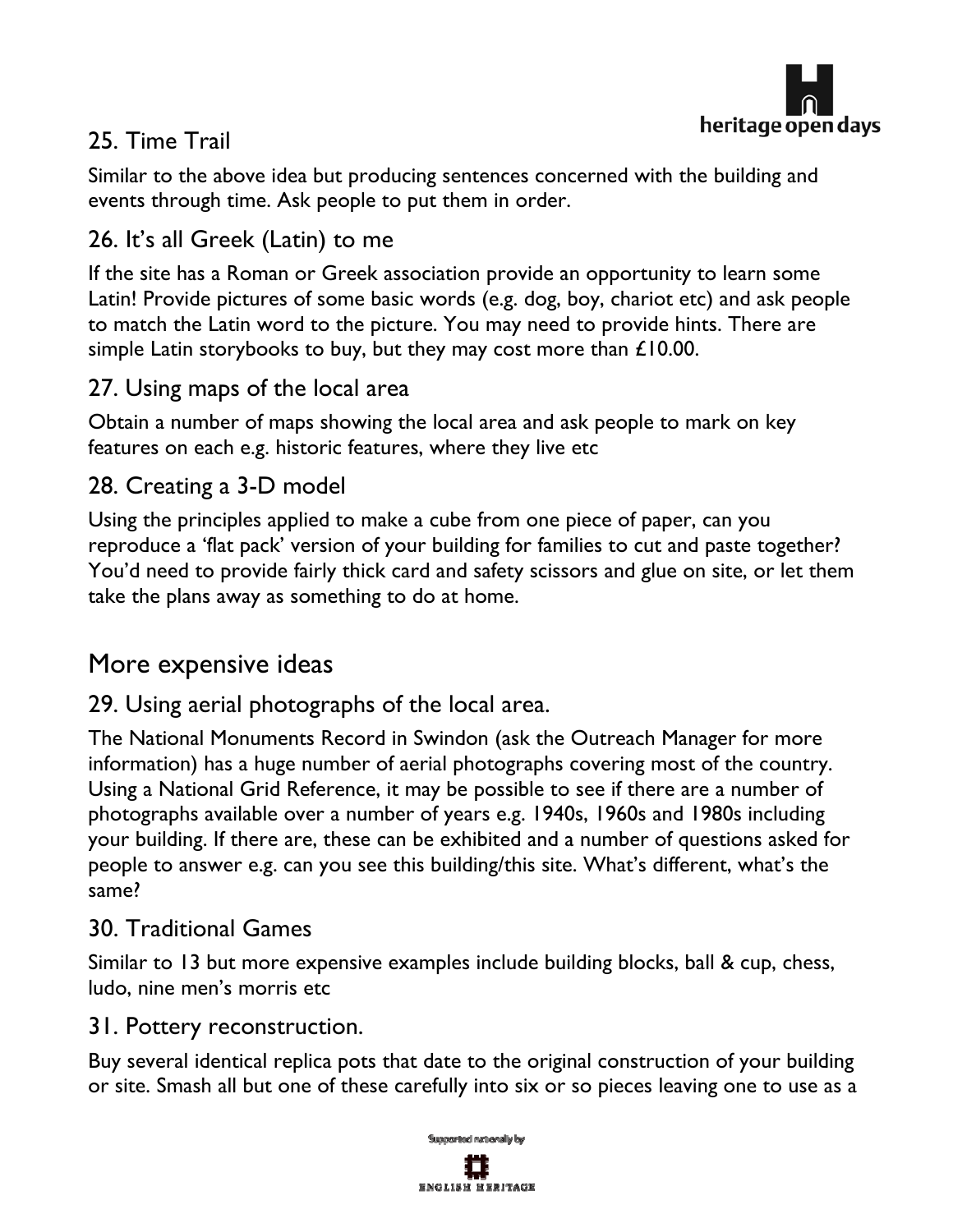

'model.' Provide these pots with some masking tape for people to stick back together. This is a basic model showing how archaeologists reconstruct pottery that is found on excavations.

## 32. Making Pottery

Cheap modelling clay can be bought for young people to have a go at 'coiled' pots. This involves rolling out 'snake like' pieces and building them up to make a pot. An example may need to be provided. There is a type of special clay that hardens without needing to be fired. Additionally some stiff card will need to be provided for the pots to be started on and taken home. These bases can also have names written on them so pots can be claimed later.

#### 33. Food from the Past

What do we have now that people from the past didn't have? Provide a number of pictures of fruit and vegetables (for example) or the real things at a distance and ask people to work out what came from what period – in particular from the period in which the building dates from. Provide some examples of recipes from the relevant period for people to take home and try.

#### 34. Making hats, clothing or jewellery

This would require the use of a template with clear instructions. A number of arts and crafts based shops provide books containing templates along with the relevant equipment needed.

#### 35. Mock Excavations

Using safety sand (which can be bought in toyshops for outdoor sandpits) create one large 'excavation' site in an enclosed space (e.g. a sandpit) or in a number of smaller containers (e.g. ice-cream tubs or plant holders). Bury a variety of objects which represent a certain period or theme and ask people to excavate – using small trowels or plastic spoons.

#### 36. Access to the Internet

If you can provide a laptop or PC, there are a number of websites, which can be used to provide activities during HODs. Does your site have a website which can be displayed? If not, then use www.schoolhistory.co.uk.

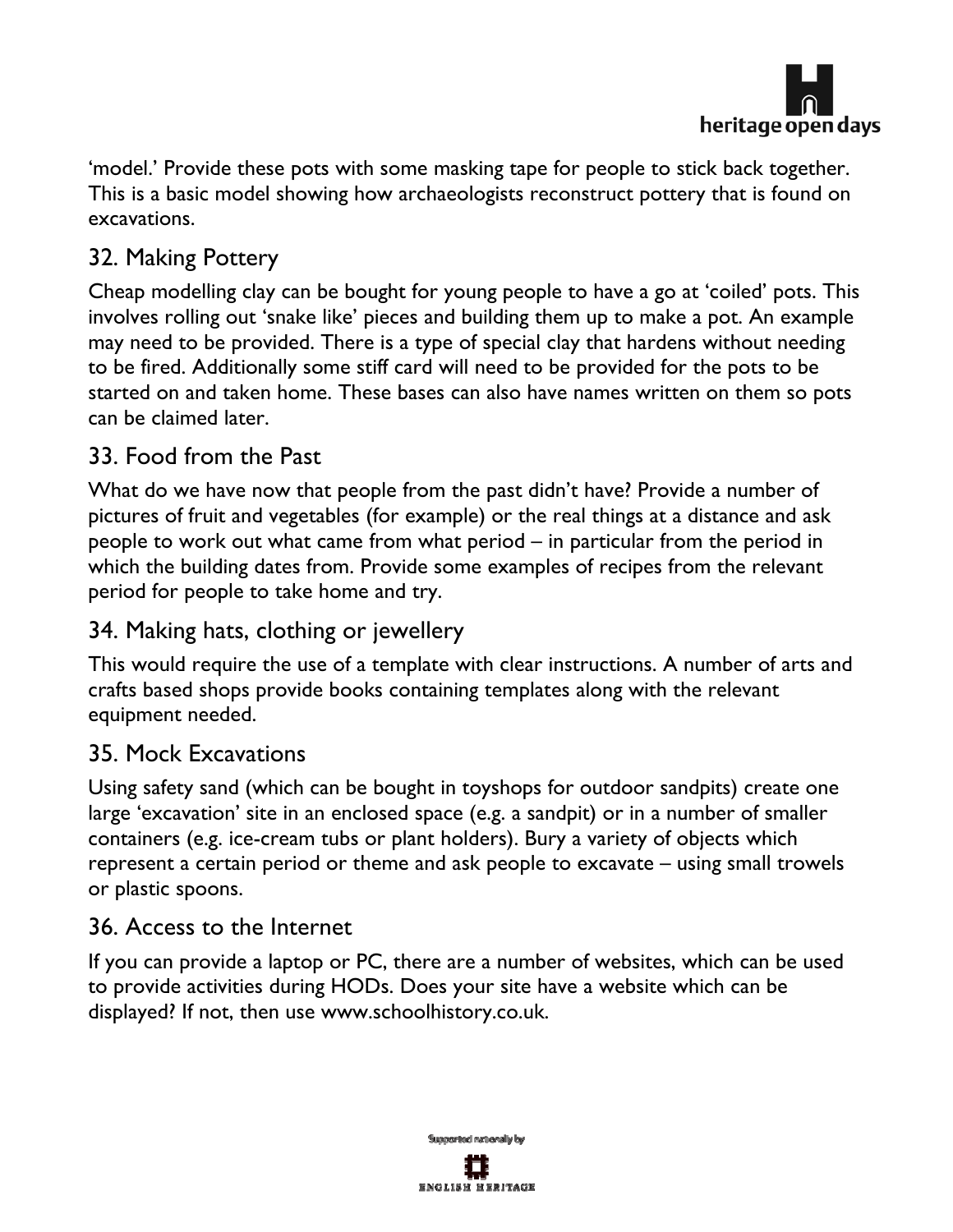

## 37. Skills from the Past

Do you have anyone who could demonstrate skills from the past e.g. carding or spinning wool. Other examples include making corn dollies, basket weaving, wood or stone carving. A word of warning – these have health & safety requirements and may also effect Sun Alliance's insurance conditions.

# Longer term opportunities

#### 38. Involve young people in interpreting your site

Get a local youth group involved in helping to interpret your site. There may be local Guide & Scouts groups (who have heritage based badges to complete) in your area. More about this below.

#### 39. Involve your local school

Can you involve your local school in providing some interpretation or activities? You may be able to interest them by approaching this through the Citizenship requirements of the National Curriculum.

#### 40. Work with other HOD buildings in your area

Can you work with several other buildings taking part in HOD to produce a children's trail? Simple activities could be provided at each site (such as those included in 1-15) but a sheet of questions or things to spot between each of the sites could also be produced to give families extra information or things to look out for in the neighbourhood.

# Getting young people involved in your HODs programme…

Feedback suggests that HODs organisers often have difficulty in finding ways to get children age 12+ interested in visiting HODs events. Activities could be used to engage this age group during the period leading up to the HODs weekend.

Linking with children and young people's groups that are already up and running is an excellent way of doing this. Contact your local youth agency to find out what is running in your local area. During the summer holidays play schemes and youth clubs could be contacted and asked if they would like to run craft activity sessions, based on the historic environment locally.